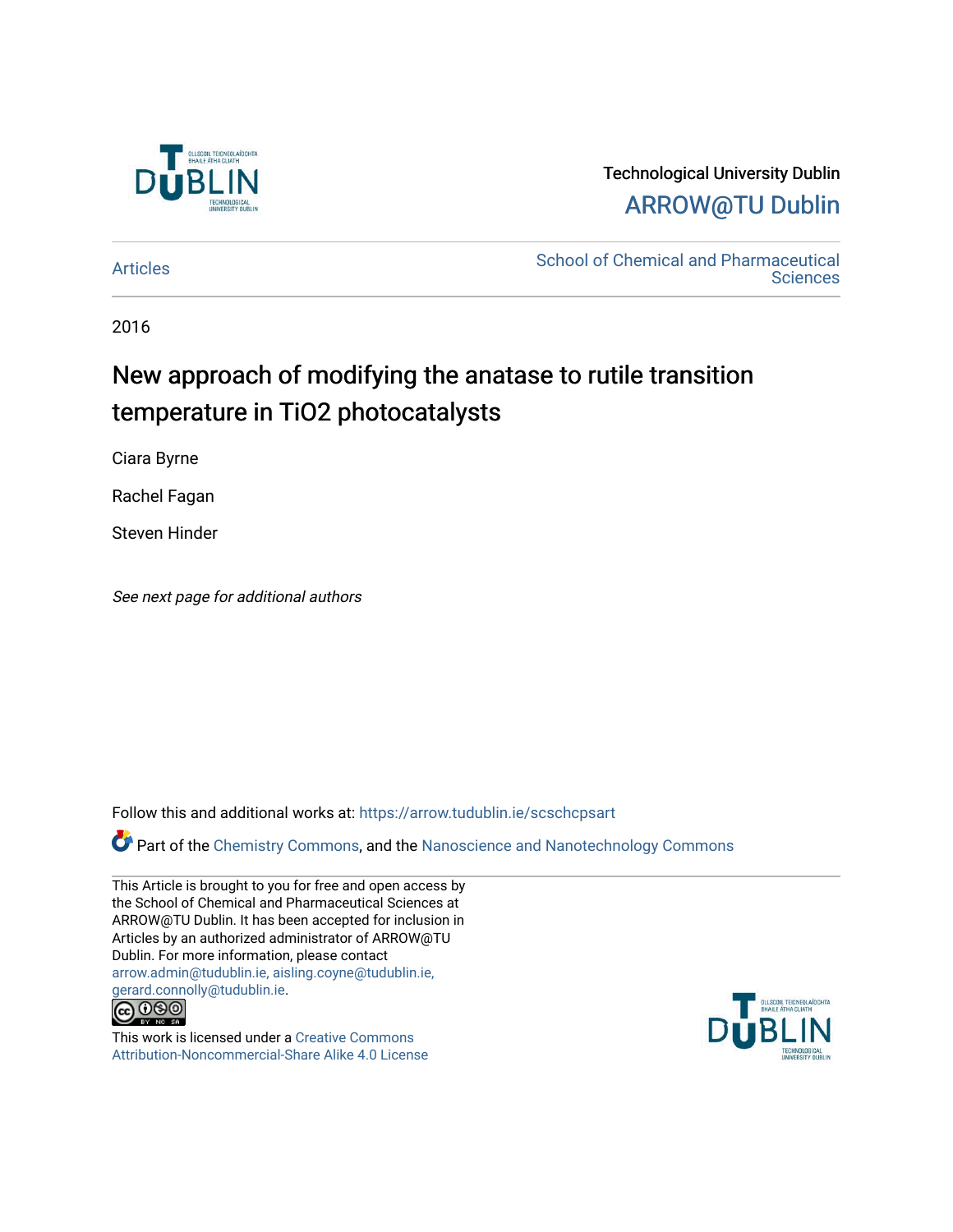## Authors

Ciara Byrne, Rachel Fagan, Steven Hinder, Declan Mccormack, and Suresh Pillai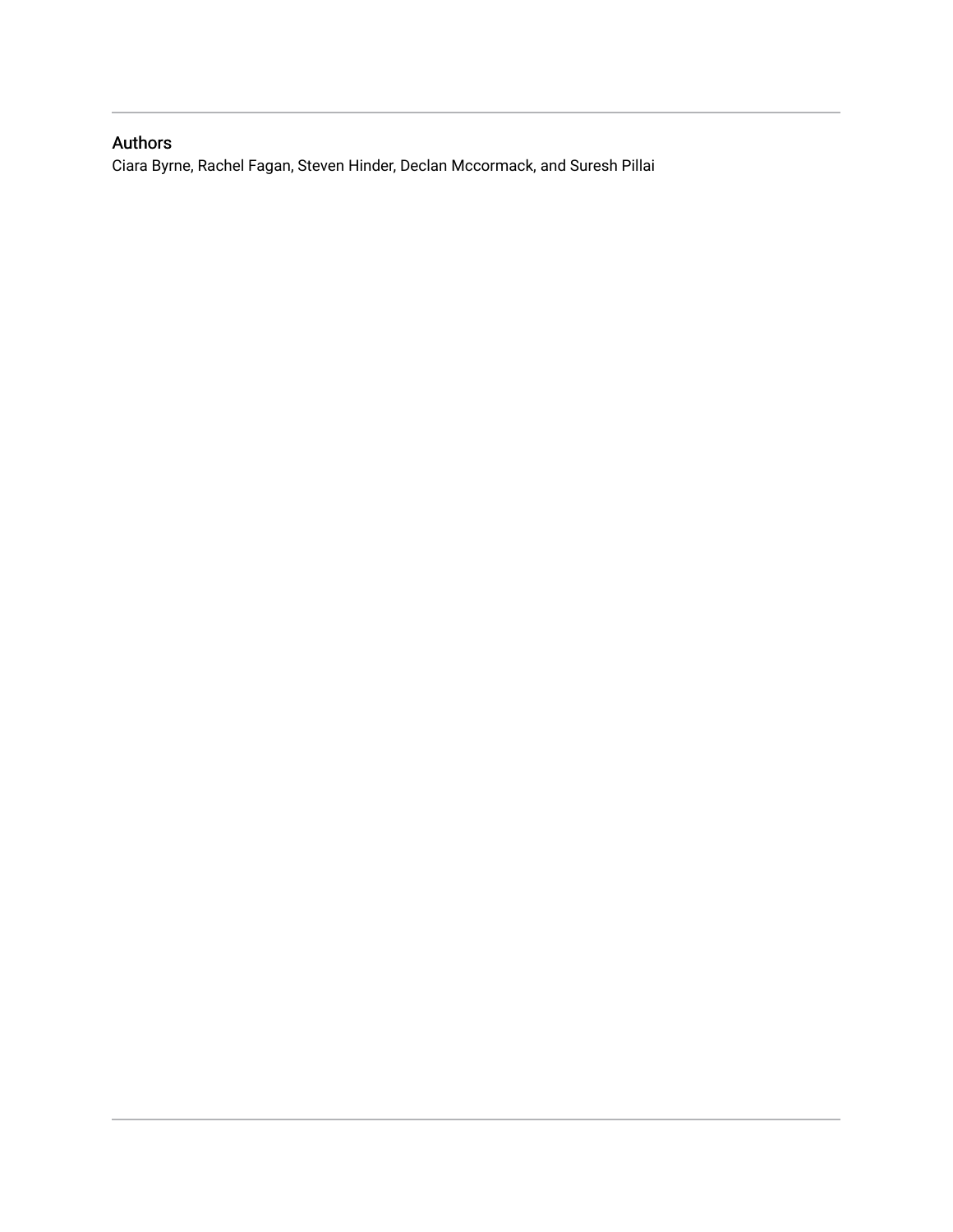# RSC Advances

## PAPER



Cite this: RSC Adv., 2016, 6, 95232

Received 4th August 2016 Accepted 28th September 2016

DOI: 10.1039/c6ra19759k

www.rsc.org/advances

## Introduction

Titanium dioxide  $(TIO<sub>2</sub>)$  can be employed for many applications, for example batteries, UV blockers, pigments for paint and as a filling material in cosmetics, textiles and papers. $1-3$  $TiO<sub>2</sub>$  has recently gained increasing interest due to its ability to act as a photocatalyst.<sup>4</sup> The photocatalyst can be employed for environmental applications, such as removal of pesticides, fungicides and fertilizers from wastewater and drinking water,<sup>5-7</sup> and the removal of pollutants (such as volatile organic compounds) from the air.<sup>5</sup> Titania has been studied extensively as a photocatalyst because of the ease of preparation, its low

## New approach of modifying the anatase to rutile transition temperature in  $TiO<sub>2</sub>$  photocatalysts<sup>†</sup>

Ciara Byrne,<sup>ab</sup> Rachel Fagan,<sup>cd</sup> Steven Hinder,<sup>e</sup> Declan E. McCormack<sup>cd</sup> and Suresh C. Pillai\*<sup>ab</sup>

In pure synthetic titanium dioxide, the anatase to rutile phase transition usually occurs between the temperatures of 600  $\degree$ C and 700  $\degree$ C. The phase transition temperature can be altered by various methods, including modifying the precursor or by adding dopant or modifier to the  $TiO<sub>2</sub>$  sample. In an attempt to investigate the phase transition using aromatic carboxylic acids, the current study examines the impact of increasing concentrations of benzoic acid  $(1:0, 1:1, 1:4$  and  $1:8$  molar ratio  $TiO<sub>2</sub>$ : benzoic acid) on anatase to rutile transition. The samples were characterised using Raman spectroscopy, X-ray diffraction (XRD), Fourier transform infrared spectroscopy (FTIR) and X-ray photoelectron spectroscopy (XPS) studies. At 500  $^{\circ}$ C, all samples contained only anatase. At 600  $^{\circ}$ C, the 1 : 1, 1 : 4 and 1 : 8 samples contain only anatase and the control (which contains no modifier) was a mixture of 27% anatase and 73% rutile. At 700 °C, the  $1:1$  molar ratio sample contained 50% anatase/ rutile, 1 : 4 and 1 : 8 molar ratio samples were observed to have a majority of anatase, 76% and 71% respectively. When the temperature was increased to 800  $^{\circ}$ C, the sample with the 1:4 molar ratio contained 10% anatase and at the same temperature the 1 : 8 ratio sample contained 7% anatase; the remaining samples  $(1: 0$  and  $1: 1)$  at this temperature contained only rutile. These results show that there is a significant % anatase still present when the doped samples were calcined to 700  $\degree$ C when compared with the control (100% rutile). There are small amounts of the anatase phase in the 1 : 4 and 1 : 8 samples at 800 °C. Therefore, benzoic acid has induced a delay in the rutile formation. PAPER<br>
Published on 2016<br>
Clara Byme,<sup>an</sup> Rechel Fagan.<sup>26</sup> Steven Hinder,<sup>6</sup> Declar E. McCormack<sup>ed</sup><br>
Clara Byme,<sup>an</sup> Rechel Fagan.<sup>26</sup> Steven Hinder,<sup>6</sup> Declar E. McCormack<sup>ed</sup><br>
In grows synthesis C. Pillar<sup>966</sup><br>
Institu

cost, nontoxicity, strong oxidizing ability and long-term stability and large band gap energy.<sup>8-14</sup> The ability of titanium dioxide to act as a photocatalyst is influenced by a number of factors such as phase ratio and purity, particle size, the type of dopant and the concentration of the dopant.<sup>12</sup>

YAL SOCIETY<br>**CHEMISTRY** 

 $TiO<sub>2</sub>$  occurs in nature in three main polymorphs,<sup>5,15-17</sup> these are anatase (tetragonal,  $a = b = 3.785 \text{ Å}$ ,  $c = 9.54 \text{ Å}$ ), brookite (orthorhombic,  $a = 5.143 \text{ Å}$ ,  $b = 5.456 \text{ Å}$ ,  $c = 9.182 \text{ Å}$ ) and rutile (tetragonal,  $a = b = 4.593 \text{ Å}$ ,  $c = 2.959 \text{ Å}$ ).<sup>1,5,10,11,15-24</sup> The TiO<sub>2</sub> phases consist of  $[TiO<sub>6</sub>]<sup>2</sup>$  octahedra that are arranged by sharing edges, corners or both depending on the phase, while maintaining a stoichiometry of  $TiO<sub>2</sub>$ ,  $10,11,25$  The rutile phase is identified as the most thermodynamically stable phase, while anatase and brookite are both metastable and can be transformed into rutile irreversibly at elevated temperatures.17,22,26 This transition temperature is not well defined, however in pure synthetic titanium dioxide, this transition occurs between 600  $\rm{^{\circ}C}$  and 700  $\rm{^{\circ}C}.^{13,19}$  Dopants, chemical modifiers and chemical additives can be used in order to improve the photocatalytic activity and alter the transition temperature.<sup>8</sup>

Among the three common titania polymorphs, anatase is considered to be the most photocatalytically active phase.<sup>3,10,12</sup> An improvement in the amount of anatase phase present at high temperatures ( $\geq$ 1000 °C), particularly at the processing

a Nanotechnology and Bio-engineering Research Group, Department of Environmental Science, School of Science, Institute of Technology Sligo, Ash Lane, Sligo, Ireland. E-mail: pillai.suresh@itsligo.ie

b Centre for Precision Engineering, Materials and Manufacturing Research (PEM), Institute of Technology Sligo, Ash Lane, Sligo, Ireland

c Centre for Research in Engineering Surface Technology (CREST), FOCAS Institute, Dublin Institute of Technology, Kevin St., Dublin 8, Ireland

d School of Chemical and Pharmaceutical Sciences, Dublin Institute of Technology, Kevin St., Dublin 8, Ireland

e The Surface Analysis Laboratory, Faculty of Engineering & Physical Sciences, University of Surrey, Guildford, Surrey, GU2 7XH, UK

<sup>†</sup> Electronic supplementary information (ESI) available. See DOI: 10.1039/c6ra19759k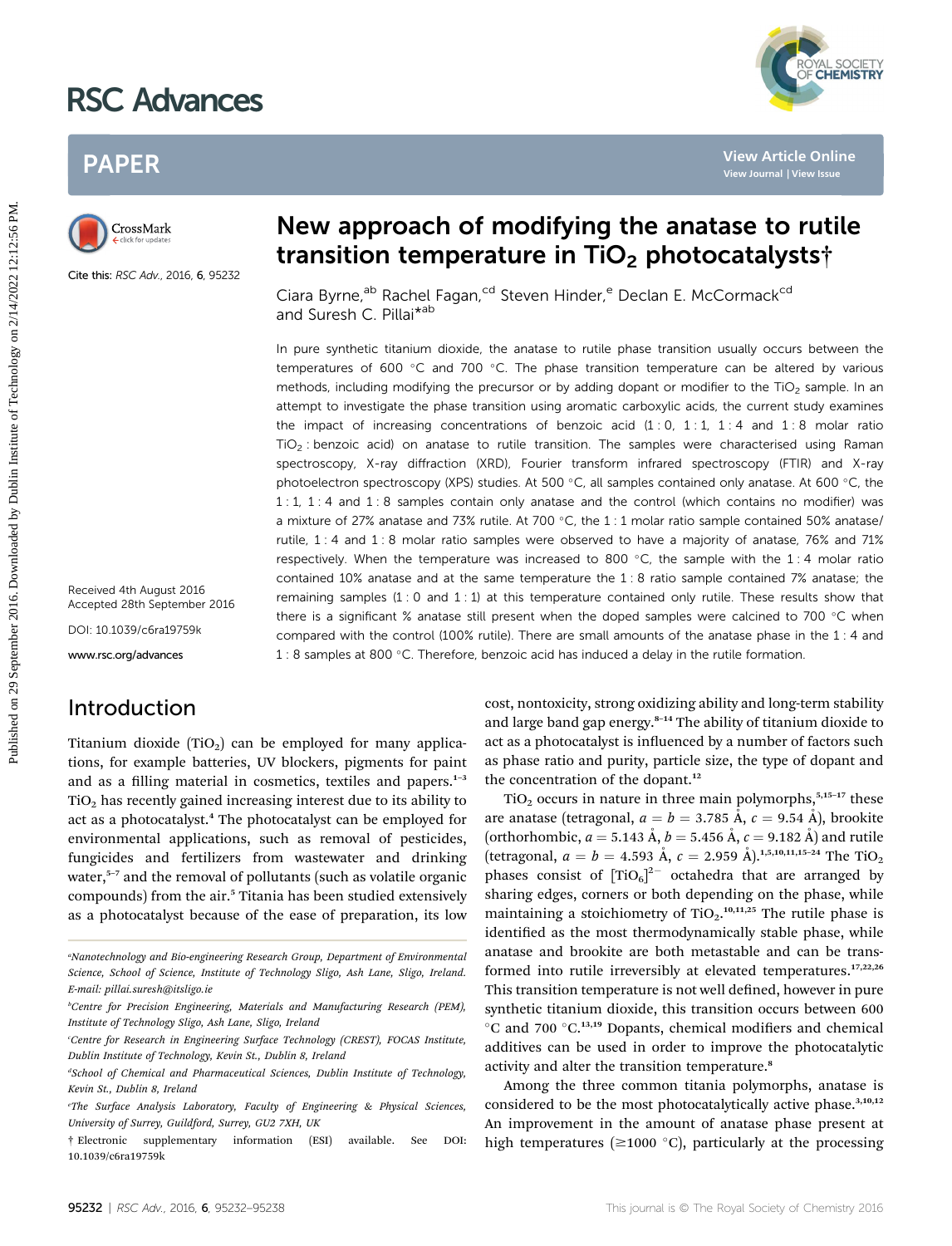In the past, there have been a number of approaches tried to increase the temperature of the anatase to rutile transition to over 700  $\mathrm{^{\circ}C}.^{10,17,27-29}$  One of these approaches includes the use of metal oxide doping.<sup>10,17,27-29</sup>  $\text{Al}_2\text{O}_3$ , SiO<sub>2</sub> and ZnO are examples metal oxide dopants that have been studied in the past to examine their effect on the anatase to rutile transition.<sup>10,23,28,29</sup> While this method can be an effective one, there is one major limitation identified to dope titania samples by using metal oxides. At high temperatures impurities begin to form, for example  $\text{Al}_2 \text{TiO}_5$ , which results in decreased photocatalytic activity.<sup>10,23</sup> Instead, non-metal doping  $(e.g.$  carbon doping) is examined for increasing the transition temperature.<sup>30,31</sup> Using carbon as a dopant has shown favourable results for visible light activity when used with TiO<sub>2</sub>.<sup>22,32-34</sup> When the carbon is doped onto the  $TiO<sub>2</sub>$  it narrows the band gap to <3.2 eV and improves the photocatalytic activity in the visible region.<sup>8,22,35</sup> While nitrogen has been reported to be the most promising non-metal dopant, using carbon has gained interest in recent years.<sup>24</sup> Hanaor and Sorrell (2011) commented on the fact that there is a lack of reported research on the effects carbon has on the anatase to rutile phase transition.<sup>8</sup> This is due to the oxidation of carbon at temperatures lower than the transition temperature. They suggested that as carbon is a reducing agent, it would likely to cause the sample to transform to rutile at lower temperatures than normal.<sup>8</sup> The current paper examines the study of how the addition of various concentrations of an aromatic acid (benzoic acid) affects the anatase to rutile transition in titanium dioxide. X-ray diffraction (XRD) and Raman were employed to determine the % anatase and/or the % rutile in the samples. Brunauer–Emmett–Teller method (BET) and scanning electron microscopy (SEM) examined the texture and surface morphology of the samples. While Fourier transform infrared spectrometry (FTIR) and X-ray photoelectron spectroscopy (XPS) were used for determining the bonding involved in the samples. **Puer Example on 2018.** Surface the second for building resulting get one chief at a temperature of Decomposition in the space by Dublin Institute of Dublin Institute of Dublin Institute of Technology of the second by the

### Experimental

#### Materials

Titanium tetraisopropoxide (97%), benzoic acid ( $\geq$ 99.5%) and isopropanol  $(\geq 99.8\%)$  were purchased from Sigma-Aldrich. When preparing the samples, these were used without additional purification.

#### Preparation of nanomaterials

In a typical experiment for the preparation of the  $1:1$  TiO<sub>2</sub>: benzoic acid sample, 25 mL of titanium tetra-isopropoxide (TTIP) was added to 200 mL of isopropanol (solution A). 10.31 g of benzoic acid was dissolved in 100 mL of isopropanol and this solution was heated until a clear solution was formed (solution B). Solution B was then immediately added to solution A. The mixture was stirred for 5 min and 150 mL of deionised water was added, which was then stirred for a further 15 min. This mixture was then aged at room temperature for 30 min. The resulting gel was dried at a temperature of 100  $^{\circ}$ C for 24 h. A similar procedure was applied for the preparation of 1 : 4 and  $1:8$  TiO<sub>2</sub>: benzoic acid samples. The powders were calcined at 10 °C min<sup>-1</sup> to 500 °C, 600 °C, 700 °C, 800 °C, 900 °C and 1000 C, the samples were held at the required temperature for 2 h.

### Characterisation

X-ray diffraction patterns (XRD) for all powder samples (unheated, 500 °C, 600 °C, 700 °C, 800 °C, 900 °C and 1000 °C) were obtained using a Siemens D500 X-ray powder diffractometer with a diffraction angle range of  $2\theta = 10-80^\circ$  using Cu K $\alpha$ radiation ( $\lambda = 0.15418$  nm). The Spurr equation<sup>36</sup> (eqn (1)) was employed in order determine the quantity of rutile in each of the samples.

$$
F_{\rm R} = \frac{1}{1 + 0.8[I_{\rm A}(101)/I_{\rm R}(110)]} \tag{1}
$$

where  $F_R$  is the quantity of rutile in mixed sample and  $I_A(101)$ and  $I_R(110)$  are the intensities of the main anatase and rutile peaks.

For Raman spectroscopy, the Horiba Jobin Yvon LabRAM HR 800 system was used. The grating that was used was 300 g  $\text{mm}^{-1}.$  The objective lens of 100 $\times$  was used. The laser line used was a 660 nm solid state diode laser standard bandwidth version with double edge filter upgrade and the acquisition time for the data was 3 seconds. The sample was placed onto a microscope slide and was levelled off, and this was placed in the slide holder for analysis.

Samples for XPS were analysed on a Thermo VG Scientific (East Grinstead, UK) ESCALAB Mk II spectrometer, which has an XR3 twin anode X-ray source (AlKa/MgKa) and an Alpha 110 analyser. The twin anodes AlK $\alpha$  X-ray source ( $hv = 1486.6$  eV) was used at 300 W (15 kV  $\times$  20 mA) for analyses of all samples. For all survey spectra a pass energy of 200 eV and a step size of 0.4 eV were used. In order to acquire C1s, O1s and Ti2p high resolution spectra a pass energy of 20 eV and a step size of 0.2 eV were used.

The Fourier Transform Infrared spectrometer (FTIR) was used with an attenuated total reflection (ATR) accessory. A PerkinElmer Spectrum 100 FT-IR spectrometer was used in examining the samples, in a range of 400  $\text{cm}^{-1}$  to 4000  $\text{cm}^{-1}$ , a resolution of 4  $cm^{-1}$ , and 4 scans per sample. For all of the samples, there were peaks present for Ti–O–Ti. In the case of the samples that contain benzoic acid (Fig. 1), there are a number of different types of binding that could be detected, e.g. for benzene ring,  $C=O$ ,  $C-O$ ,  $C-OH$ ,  $C-C$ ,  $C=C$  and  $O-H$ .



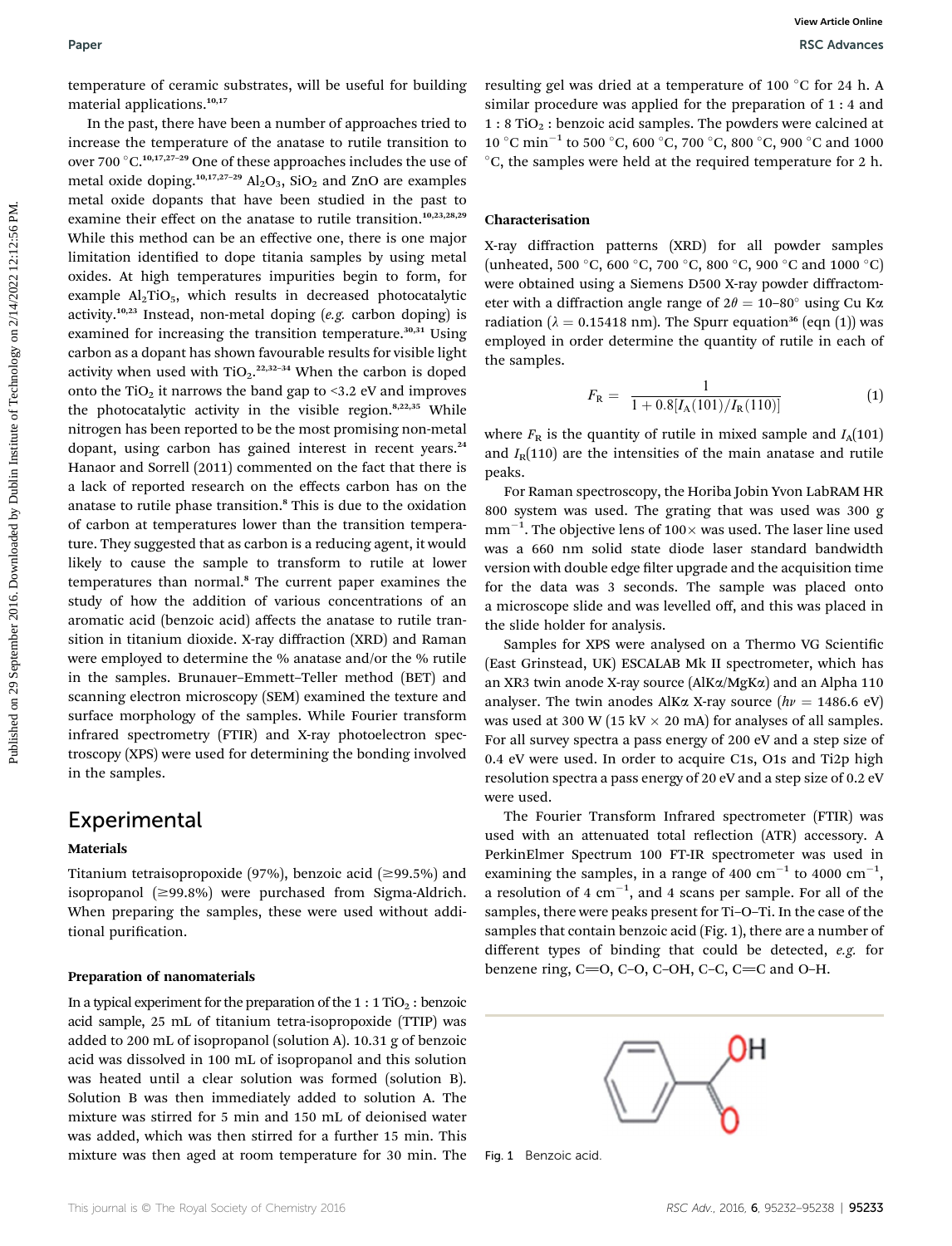The Brunauer–Emmett–Teller method (BET) was used for determining the specific surface area for the samples. Each powder sample was degassed at 300 °C for an hour. The adsorption isotherms were acquired at  $-196.15$  °C. The scanning electron microscopy (SEM) (Siemens TM1000) was deployed for examining the surface morphology of the sample.

### Results and discussion

The two main objectives of this study were to determine what effect this doping had on the anatase to rutile transition (ART) and investigate if that carbon was incorporated into the titania structure or if it doped onto the surface.

### X-ray diffraction (XRD)

In order to determine the effect of chemical modification on the phase transition in titanium dioxide, XRD was employed. In order to determine the fraction of anatase and rutile in a sample, the intensities of the main anatase (101) and rutile (110) peaks were used for the analysis using Spurr equation (eqn (1)). All diffractograms showed only the presence of titania peaks and there were no benzoic acid peaks (one at approx. 8 and two peaks at approx. 16 and  $17^{\circ}$ ) present for any of the samples.<sup>37</sup> All samples contained 100% anatase phase titania when calcined at 500  $^{\circ}$ C. At 600  $^{\circ}$ C all samples that have benzoic acid as a chemical additive contain 100% anatase, while the control sample converted to 73% rutile phase (Fig. S1†). As stated above the anatase to rutile transition occurs in pure synthetic titania between 600–700  $\mathrm{^{\circ}C,^{13,19}}$  the control for this study followed this pattern as it was 100% rutile by 700 °C. The samples with benzoic acid has a significant increase in the anatase phase at 700  $^{\circ}$ C when compared with the control, 1 : 1 has 50% anatase, 1 : 4 has 76% anatase and 1 : 8 has 71% (Fig. 2). By 800  $^{\circ}$ C, the 1 : 1 sample had transitioned into 100% rutile while the 1 : 4 and 1 : 8 samples at the same temperature still had small amounts of anatase present (10% and 7%), Fig. S2.† Fig. 3 shows the % anatase for all samples. Above **PUBLING CARAGES CONSULTS CONTROL** THE TRANSFORM CONTROL TO THE TRANSFORM CONTROL TO THE CONTROL TO THE CONTROL TO THE CONTROL TO THE CONTROL TO THE CONTROL TO THE CONTROL TO THE CONTROL TO THE CONTROL TO THE CONTROL TO T



Fig. 2 XRD of all concentrations that have been calcined at 700 °C. (a) Undoped  $TiO<sub>2</sub>$  (b)  $1:1 TiO<sub>2</sub>$ : benzoic acid (c)  $1:4 TiO<sub>2</sub>$ : benzoic acid and (d)  $1: 8$  TiO<sub>2</sub> : benzoic acid. A = anatase and R = rutile.



Fig. 3 Anatase present (in %) in each of the samples at various temperatures.

800 °C all samples are 100% rutile. These results show that using benzoic acid as a carbon dopant does inhibit the anatase to rutile transition, causing it to occur at higher temperatures than normal.

#### Raman spectroscopy

Raman spectroscopy was employed as a complementary tool for identifying the anatase and/or rutile phase formation at all temperatures. As with XRD, there are characteristic peaks and modes for both phases.10,12,38 The only peaks on the Raman spectra, as with XRD, where those that indicate the presence of the two titania phases. The active modes for anatase are  $A_{1g}$ ,  $2B_{1g}$  and  $3E_g$  at 147, 197, 396, 516 and 638  $cm^{-1}$ .<sup>10,12,38-41</sup> For rutile they are  $A_{1g}$ ,  $B_{1g}$ ,  $B_{2g}$  and  $3E_g$  at 144, 238, 446, 612 and 827  $cm^{-1}$ .<sup>10,12,38-41</sup> The results gained from Raman analysis concur with those of XRD analysis. The  $1:8$  TiO<sub>2</sub>: benzoic acid sample calcined at 600 °C contains 100% anatase, the characteristic anatase peaks for Raman can be seen in this sample can be seen in Fig. 4. The  $1:8$  TiO<sub>2</sub>: benzoic acid sample calcined at 900 °C



Fig. 4 Raman spectra of the  $1:8$  TiO<sub>2</sub> : benzoic acid sample calcined at 600 $^{\circ}$ C, A = anatase.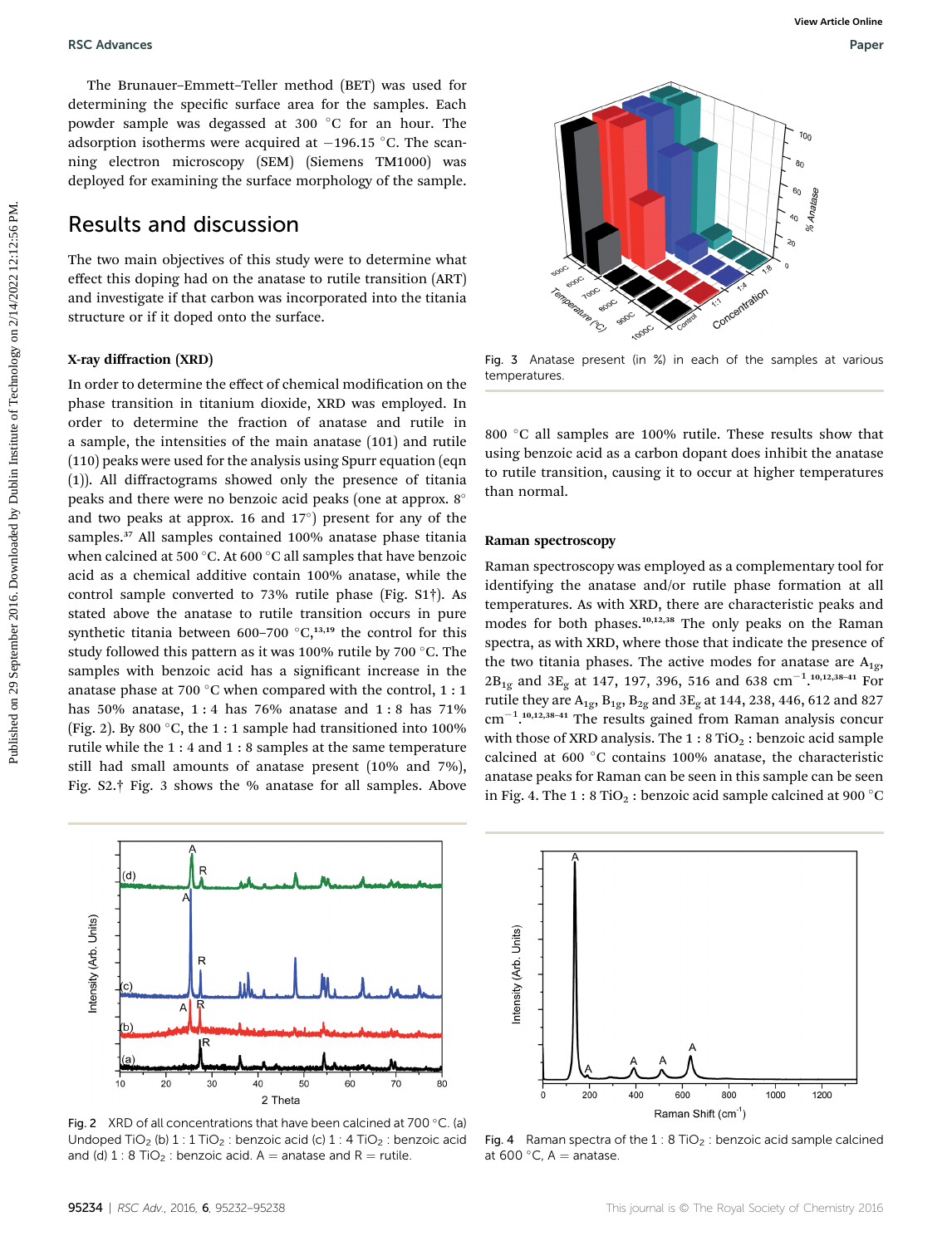contains 100% rutile; the characteristic rutile peaks for Raman can seen in this sample can be seen in Fig. 5. When the sample is a mixed phased sample the Raman peaks for anatase and rutile will be present, see Fig. S3.†

#### X-ray photoelectron spectroscopy (XPS)

X-ray photoelectron spectroscopy (XPS) was used in order to determine the bonding/binding that was occurring for each sample. It was also employed for examining if the carbon was integrated into the titania structure or if the carbon resided on the titania surface. XPS was employed to determine the impact of precursor modification on the binding energy (eV). XPS analysis was only carried out on samples between 600-800 °C. The binding energy (eV) for C1s for all four concentrations at the three temperatures remained unchanged, see Table S1.† The peak at 285.0 eV is indicative of adventitious carbon (C–C, C=C and/or C-H bonds).<sup>12,23,38</sup> The characteristic peak for Ti-C (281.5 eV) was not present, which indicates that the carbon was



Fig. 5 Raman spectra of the 1 : 8 TiO<sub>2</sub> : benzoic acid sample calcined at 900 °C,  $R =$  rutile.

not doped into the TiO<sub>2</sub> lattice but onto the TiO<sub>2</sub> surface.<sup>10,38,42</sup> When Yang et al. (2006) examined N–C doped  $TiO<sub>2</sub>$ , they also found that there was carbon doping into the  $TiO<sub>2</sub>$  lattice for the  $TiO<sub>2</sub>$  films however in the films containing carbon and nitrogen it is suggest that the carbon is doped in the  $TiO<sub>2</sub>$  films.<sup>43</sup> There were also no peaks present for  $C$ -O,  $C$ =O and carbon bonded to three oxygen, 287, 289 and 291 eV respectively.<sup>33,38,44-46</sup> This could mean that the benzoic acid is being burned off, FTIR supports this observation. For all concentrations, there was a slight decrease in binding energy of O1s as the temperature increased, there was a similar decrease in the binding energy of all samples for Ti2p<sub>3/2</sub> (Ti–O),<sup>23</sup> see Fig. 6 and Table S1.<sup>†</sup> The slight decrease in O1s binding energy shows that the samples are oxygen rich and as the temperature increases oxygen vacancies begin to form. The slight decrease in the  $Ti2p_{3/2}$ binding energy also demonstrates the formation of oxygen vacancies and this leads to the conversion of  $\text{Ti}^{4+}$  to  $\text{Ti}^{3+}$  .  $^{23,40,47}$  In a similar study, Yang et al. (2009) co-doped TiO<sub>2</sub> with carbon and nitrogen there was such a significant decrease in Ti2 $p_{3/2}$ that it lead to the conversion  $\text{Ti}^{4+}$  to  $\text{Ti}^{3+}$  to  $\text{Ti}^{2+}$ .<sup>43</sup> This decrease in the O1s and Ti2 $p_{3/2}$  signifies that anatase is transitioning into rutile. Fig. S4 $\dagger$  shows the presence of Ti2 $p_{1/2}$  peaks for the 1 : 4 sample at all temperatures. Peaks for Ti2 $p_{1/2}$  are present in all samples between 458.6-459.0 eV.<sup>34,43</sup> These peaks donates the presence of Ti the form of TiO<sub>2</sub>, *i.e.* in a tetravalent state.<sup>34,43</sup> **Puer**<br>
Contains that we are the same of the same of the same of the same of the same of the same of the same of the same of the same of the same of the same of the same of the same of the same of the same of the same of t

#### Fourier transform infrared spectroscopy

FTIR-ATR was used in order to examine the various bonds and shifts that are present as a result of the samples  $(1:1, 1:4$  and 1 : 8) containing benzoic acid  $(C_7H_6O_2)$ . Each concentration was examined when uncalcined, at 500 °C and 900 °C, see Fig. S5 $\dagger$ and Table 1.

The type of binding a carboxylate group displays can be observed with the use of FTIR.<sup>19</sup> The difference between the carboxylate stretches and the asymmetric carboxylate vibrations,  $\Delta = v_{\rm as}({\rm COO}^{-}) - v_{\rm s}({\rm COO}^{-})$ , is used for identifying the type of binding.<sup>19,48</sup> The  $\Delta$  for ionic carboxylate is reported to be 191  $\text{cm}^{-1}$ .<sup>49</sup> Bridge coordination relates to when one divalent



Fig. 6 XPS of 1 : 4 TiO<sub>2</sub> : benzoic acid at 600 °C, 700 °C and 800 °C for (a) O1s and (b) Ti2p<sub>3/2</sub>.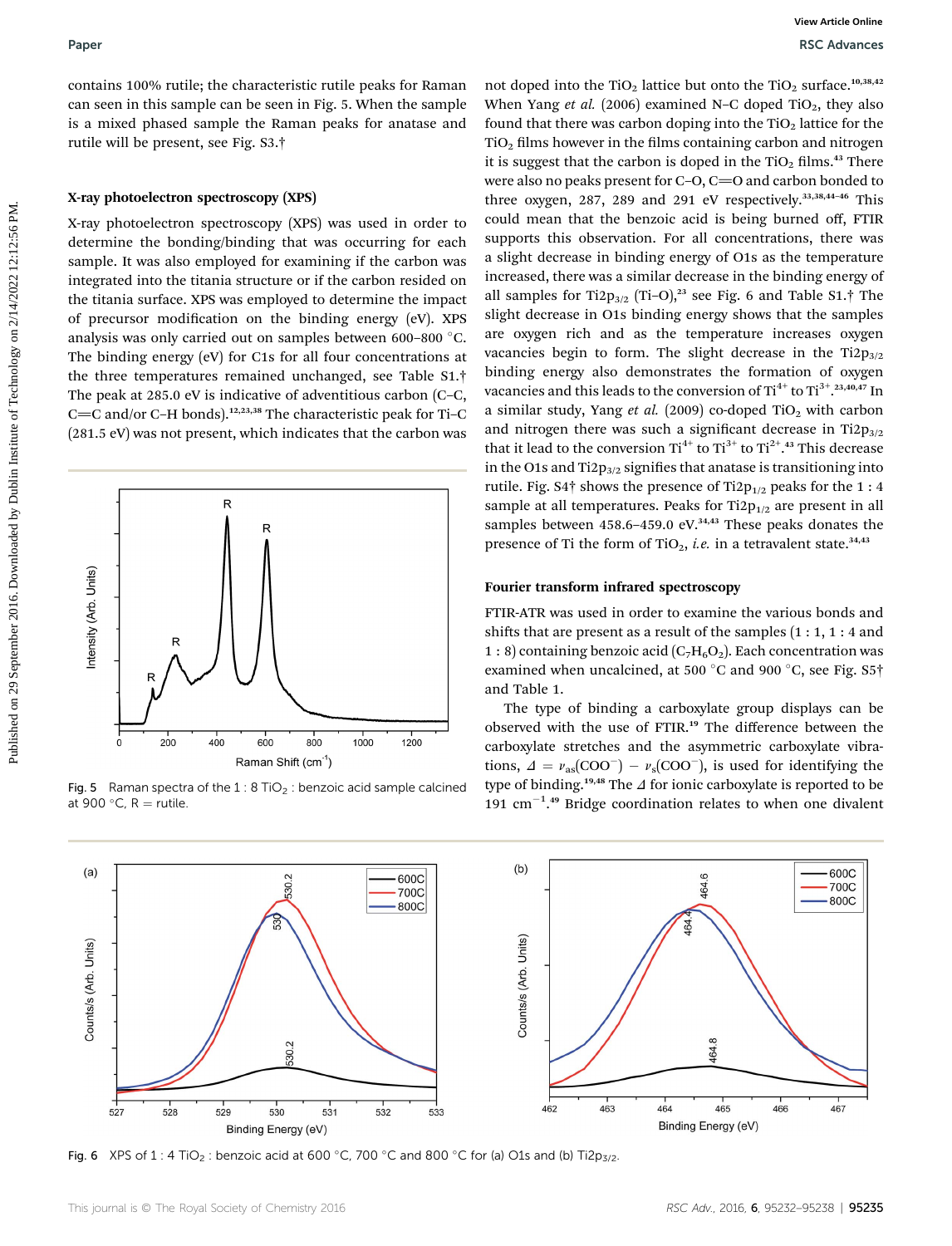Table 1 FTIR results for control,  $1:1, 1:4$  and  $1:8$  at 500 °C

| Table 1 FTIR results for control, $1:1, 1:4$ and $1:8$ at 500 °C<br>(b)<br>(a)<br>Peak(s) $cm^{-1}$ (strength)<br>Sample<br>Bond<br>Control<br>Ti-O-Ti<br>515, 526, 547, 555 (all very weak)<br>Ti-O-Ti<br>546 (weak)<br>1:1<br>1417 (weak)<br>$\text{C--O}_\text{symmetric}$<br>Ti-O-Ti<br>564 (very weak)<br>1:4<br>Benzene ring<br>1125 (weak)<br>$1417$ (medium)<br>$C-Osymmetric$<br>1593 (weak)<br>$C-Oasymmetric$<br>Fig. 8 Bidentate bridging modes of the benzoate group and $TiO2$ (a<br>$C=O$<br>1600 (weak)<br>$syn-syn$ and (b) $syn-anti$ .<br>Ti-O-Ti<br>1:8<br>530 (weak)<br>Benzene ring<br>$1025$ (weak)<br>$1416$ (medium)<br>$C-Osymmetric$<br>sample was the only one at 1:1 that a small peak could be<br>Carboxylate moieties<br>1538 (weak)<br>observed for a benzene ring, at 1026 cm <sup>-1</sup> and 1071 cm <sup>-1</sup> , the<br>1590, 1690 (weak)<br>$C-Oasymmetric$<br>absence of this peak for the calcined sample could mean that<br>the benzene ring has broken into simple hydrocarbon chains. It<br>should be noted that the peak at 1286 $cm^{-1}$ in the uncalcined<br>titanium cation binds to one of the oxygens in the COO <sup>-</sup> group,<br>sample indicates a carboxyl group (COOH) and is not present in<br>another to the remaining oxygen. This results in the ionic<br>the other samples. The uncalcined sample contains a medium<br>moiety occurring at the same place as the asymmetric<br>C-O symmetric stretch (1411 cm <sup>-1</sup> ), while 500 °C shows a weak<br>stretch. <sup>19,48,50</sup> There are four pairs of electrons in the carboxylate<br>C-O symmetric stretch $(1417 \text{ cm}^{-1})$ . <sup>19,48</sup> This is not present at<br>functional group (Fig. 7) that have the ability to react with the<br>900 °C. The remaining peaks on the uncalcined spectra, 1515<br>titanium. <sup>19</sup> The lone pair of electrons are pushed apart at an<br>and 1596 $cm^{-1}$ and 1693 $cm^{-1}$ , accounting for low asymmetric<br>angle of 120°, they are labelled syn and anti-lone pair of elec-<br>C-O and C=O stretches, respectively. <sup>19,48</sup><br>trons depending on their position, Fig. 7.<br>All 1:4 samples (Fig. S4 <sup>†</sup> ) contained very weak Ti-O-T<br>Many studies report that when $\Delta (COO^{-})_{\text{formate complex}} \leq$<br>peaks, uncalcined at 559 cm <sup>-1</sup> , 500 °C at 564 cm <sup>-1</sup> and 900 °C at<br>$\Delta (COO^{-})$ <sub>sodium salt</sub> there is the formation of the bidentate<br>bridging carboxylate. <sup>19,51-55</sup> Nolan et al. (2009) suggested that the<br>presence of benzene ring(s), with a medium peak at 1025 $cm^{-1}$<br>titanium centre will interact with the formate group in the<br>bidentate bridging mode, in syn-syn or syn-anti formation. <sup>19</sup> It<br>is noted that the benzoate group reacts with the Ti centre in the<br>uncalcined sample for a carboxyl group (COOH) and one at 1319 | <b>RSC Advances</b>                                         |  |  |                                                                                                                                    | View Article Online<br>Paper |
|--------------------------------------------------------------------------------------------------------------------------------------------------------------------------------------------------------------------------------------------------------------------------------------------------------------------------------------------------------------------------------------------------------------------------------------------------------------------------------------------------------------------------------------------------------------------------------------------------------------------------------------------------------------------------------------------------------------------------------------------------------------------------------------------------------------------------------------------------------------------------------------------------------------------------------------------------------------------------------------------------------------------------------------------------------------------------------------------------------------------------------------------------------------------------------------------------------------------------------------------------------------------------------------------------------------------------------------------------------------------------------------------------------------------------------------------------------------------------------------------------------------------------------------------------------------------------------------------------------------------------------------------------------------------------------------------------------------------------------------------------------------------------------------------------------------------------------------------------------------------------------------------------------------------------------------------------------------------------------------------------------------------------------------------------------------------------------------------------------------------------------------------------------------------------------------------------------------------------------------------------------------------------------------------------------------------------------------------------------------------------------------------------------------------------------------------------------------------------------------------------------------------------------------------------------------------------------------------------------------------------------------------------------------------------------------------------------------------------------------------------------------------------------------------------------------------------------------------------------------------------------------------------------------------------------------------------------------------------|-------------------------------------------------------------|--|--|------------------------------------------------------------------------------------------------------------------------------------|------------------------------|
|                                                                                                                                                                                                                                                                                                                                                                                                                                                                                                                                                                                                                                                                                                                                                                                                                                                                                                                                                                                                                                                                                                                                                                                                                                                                                                                                                                                                                                                                                                                                                                                                                                                                                                                                                                                                                                                                                                                                                                                                                                                                                                                                                                                                                                                                                                                                                                                                                                                                                                                                                                                                                                                                                                                                                                                                                                                                                                                                                                          |                                                             |  |  |                                                                                                                                    |                              |
|                                                                                                                                                                                                                                                                                                                                                                                                                                                                                                                                                                                                                                                                                                                                                                                                                                                                                                                                                                                                                                                                                                                                                                                                                                                                                                                                                                                                                                                                                                                                                                                                                                                                                                                                                                                                                                                                                                                                                                                                                                                                                                                                                                                                                                                                                                                                                                                                                                                                                                                                                                                                                                                                                                                                                                                                                                                                                                                                                                          |                                                             |  |  |                                                                                                                                    |                              |
|                                                                                                                                                                                                                                                                                                                                                                                                                                                                                                                                                                                                                                                                                                                                                                                                                                                                                                                                                                                                                                                                                                                                                                                                                                                                                                                                                                                                                                                                                                                                                                                                                                                                                                                                                                                                                                                                                                                                                                                                                                                                                                                                                                                                                                                                                                                                                                                                                                                                                                                                                                                                                                                                                                                                                                                                                                                                                                                                                                          |                                                             |  |  |                                                                                                                                    |                              |
|                                                                                                                                                                                                                                                                                                                                                                                                                                                                                                                                                                                                                                                                                                                                                                                                                                                                                                                                                                                                                                                                                                                                                                                                                                                                                                                                                                                                                                                                                                                                                                                                                                                                                                                                                                                                                                                                                                                                                                                                                                                                                                                                                                                                                                                                                                                                                                                                                                                                                                                                                                                                                                                                                                                                                                                                                                                                                                                                                                          |                                                             |  |  |                                                                                                                                    |                              |
|                                                                                                                                                                                                                                                                                                                                                                                                                                                                                                                                                                                                                                                                                                                                                                                                                                                                                                                                                                                                                                                                                                                                                                                                                                                                                                                                                                                                                                                                                                                                                                                                                                                                                                                                                                                                                                                                                                                                                                                                                                                                                                                                                                                                                                                                                                                                                                                                                                                                                                                                                                                                                                                                                                                                                                                                                                                                                                                                                                          |                                                             |  |  |                                                                                                                                    |                              |
|                                                                                                                                                                                                                                                                                                                                                                                                                                                                                                                                                                                                                                                                                                                                                                                                                                                                                                                                                                                                                                                                                                                                                                                                                                                                                                                                                                                                                                                                                                                                                                                                                                                                                                                                                                                                                                                                                                                                                                                                                                                                                                                                                                                                                                                                                                                                                                                                                                                                                                                                                                                                                                                                                                                                                                                                                                                                                                                                                                          |                                                             |  |  |                                                                                                                                    |                              |
|                                                                                                                                                                                                                                                                                                                                                                                                                                                                                                                                                                                                                                                                                                                                                                                                                                                                                                                                                                                                                                                                                                                                                                                                                                                                                                                                                                                                                                                                                                                                                                                                                                                                                                                                                                                                                                                                                                                                                                                                                                                                                                                                                                                                                                                                                                                                                                                                                                                                                                                                                                                                                                                                                                                                                                                                                                                                                                                                                                          |                                                             |  |  |                                                                                                                                    |                              |
|                                                                                                                                                                                                                                                                                                                                                                                                                                                                                                                                                                                                                                                                                                                                                                                                                                                                                                                                                                                                                                                                                                                                                                                                                                                                                                                                                                                                                                                                                                                                                                                                                                                                                                                                                                                                                                                                                                                                                                                                                                                                                                                                                                                                                                                                                                                                                                                                                                                                                                                                                                                                                                                                                                                                                                                                                                                                                                                                                                          |                                                             |  |  |                                                                                                                                    |                              |
|                                                                                                                                                                                                                                                                                                                                                                                                                                                                                                                                                                                                                                                                                                                                                                                                                                                                                                                                                                                                                                                                                                                                                                                                                                                                                                                                                                                                                                                                                                                                                                                                                                                                                                                                                                                                                                                                                                                                                                                                                                                                                                                                                                                                                                                                                                                                                                                                                                                                                                                                                                                                                                                                                                                                                                                                                                                                                                                                                                          |                                                             |  |  |                                                                                                                                    |                              |
|                                                                                                                                                                                                                                                                                                                                                                                                                                                                                                                                                                                                                                                                                                                                                                                                                                                                                                                                                                                                                                                                                                                                                                                                                                                                                                                                                                                                                                                                                                                                                                                                                                                                                                                                                                                                                                                                                                                                                                                                                                                                                                                                                                                                                                                                                                                                                                                                                                                                                                                                                                                                                                                                                                                                                                                                                                                                                                                                                                          |                                                             |  |  |                                                                                                                                    |                              |
|                                                                                                                                                                                                                                                                                                                                                                                                                                                                                                                                                                                                                                                                                                                                                                                                                                                                                                                                                                                                                                                                                                                                                                                                                                                                                                                                                                                                                                                                                                                                                                                                                                                                                                                                                                                                                                                                                                                                                                                                                                                                                                                                                                                                                                                                                                                                                                                                                                                                                                                                                                                                                                                                                                                                                                                                                                                                                                                                                                          |                                                             |  |  |                                                                                                                                    |                              |
|                                                                                                                                                                                                                                                                                                                                                                                                                                                                                                                                                                                                                                                                                                                                                                                                                                                                                                                                                                                                                                                                                                                                                                                                                                                                                                                                                                                                                                                                                                                                                                                                                                                                                                                                                                                                                                                                                                                                                                                                                                                                                                                                                                                                                                                                                                                                                                                                                                                                                                                                                                                                                                                                                                                                                                                                                                                                                                                                                                          |                                                             |  |  |                                                                                                                                    |                              |
|                                                                                                                                                                                                                                                                                                                                                                                                                                                                                                                                                                                                                                                                                                                                                                                                                                                                                                                                                                                                                                                                                                                                                                                                                                                                                                                                                                                                                                                                                                                                                                                                                                                                                                                                                                                                                                                                                                                                                                                                                                                                                                                                                                                                                                                                                                                                                                                                                                                                                                                                                                                                                                                                                                                                                                                                                                                                                                                                                                          |                                                             |  |  |                                                                                                                                    |                              |
|                                                                                                                                                                                                                                                                                                                                                                                                                                                                                                                                                                                                                                                                                                                                                                                                                                                                                                                                                                                                                                                                                                                                                                                                                                                                                                                                                                                                                                                                                                                                                                                                                                                                                                                                                                                                                                                                                                                                                                                                                                                                                                                                                                                                                                                                                                                                                                                                                                                                                                                                                                                                                                                                                                                                                                                                                                                                                                                                                                          |                                                             |  |  |                                                                                                                                    |                              |
|                                                                                                                                                                                                                                                                                                                                                                                                                                                                                                                                                                                                                                                                                                                                                                                                                                                                                                                                                                                                                                                                                                                                                                                                                                                                                                                                                                                                                                                                                                                                                                                                                                                                                                                                                                                                                                                                                                                                                                                                                                                                                                                                                                                                                                                                                                                                                                                                                                                                                                                                                                                                                                                                                                                                                                                                                                                                                                                                                                          |                                                             |  |  |                                                                                                                                    |                              |
|                                                                                                                                                                                                                                                                                                                                                                                                                                                                                                                                                                                                                                                                                                                                                                                                                                                                                                                                                                                                                                                                                                                                                                                                                                                                                                                                                                                                                                                                                                                                                                                                                                                                                                                                                                                                                                                                                                                                                                                                                                                                                                                                                                                                                                                                                                                                                                                                                                                                                                                                                                                                                                                                                                                                                                                                                                                                                                                                                                          |                                                             |  |  |                                                                                                                                    |                              |
|                                                                                                                                                                                                                                                                                                                                                                                                                                                                                                                                                                                                                                                                                                                                                                                                                                                                                                                                                                                                                                                                                                                                                                                                                                                                                                                                                                                                                                                                                                                                                                                                                                                                                                                                                                                                                                                                                                                                                                                                                                                                                                                                                                                                                                                                                                                                                                                                                                                                                                                                                                                                                                                                                                                                                                                                                                                                                                                                                                          |                                                             |  |  |                                                                                                                                    |                              |
|                                                                                                                                                                                                                                                                                                                                                                                                                                                                                                                                                                                                                                                                                                                                                                                                                                                                                                                                                                                                                                                                                                                                                                                                                                                                                                                                                                                                                                                                                                                                                                                                                                                                                                                                                                                                                                                                                                                                                                                                                                                                                                                                                                                                                                                                                                                                                                                                                                                                                                                                                                                                                                                                                                                                                                                                                                                                                                                                                                          |                                                             |  |  |                                                                                                                                    |                              |
|                                                                                                                                                                                                                                                                                                                                                                                                                                                                                                                                                                                                                                                                                                                                                                                                                                                                                                                                                                                                                                                                                                                                                                                                                                                                                                                                                                                                                                                                                                                                                                                                                                                                                                                                                                                                                                                                                                                                                                                                                                                                                                                                                                                                                                                                                                                                                                                                                                                                                                                                                                                                                                                                                                                                                                                                                                                                                                                                                                          |                                                             |  |  | 569 cm <sup>-1</sup> . The uncalcined and 500 $^{\circ}$ C samples both showed the                                                 |                              |
|                                                                                                                                                                                                                                                                                                                                                                                                                                                                                                                                                                                                                                                                                                                                                                                                                                                                                                                                                                                                                                                                                                                                                                                                                                                                                                                                                                                                                                                                                                                                                                                                                                                                                                                                                                                                                                                                                                                                                                                                                                                                                                                                                                                                                                                                                                                                                                                                                                                                                                                                                                                                                                                                                                                                                                                                                                                                                                                                                                          |                                                             |  |  |                                                                                                                                    |                              |
|                                                                                                                                                                                                                                                                                                                                                                                                                                                                                                                                                                                                                                                                                                                                                                                                                                                                                                                                                                                                                                                                                                                                                                                                                                                                                                                                                                                                                                                                                                                                                                                                                                                                                                                                                                                                                                                                                                                                                                                                                                                                                                                                                                                                                                                                                                                                                                                                                                                                                                                                                                                                                                                                                                                                                                                                                                                                                                                                                                          |                                                             |  |  | for uncalcined and a weak peak at 1125 $cm^{-1}$ for the sample<br>calcined to 500 °C. There is also peak at 1289 $cm^{-1}$ in the |                              |
|                                                                                                                                                                                                                                                                                                                                                                                                                                                                                                                                                                                                                                                                                                                                                                                                                                                                                                                                                                                                                                                                                                                                                                                                                                                                                                                                                                                                                                                                                                                                                                                                                                                                                                                                                                                                                                                                                                                                                                                                                                                                                                                                                                                                                                                                                                                                                                                                                                                                                                                                                                                                                                                                                                                                                                                                                                                                                                                                                                          |                                                             |  |  |                                                                                                                                    |                              |
|                                                                                                                                                                                                                                                                                                                                                                                                                                                                                                                                                                                                                                                                                                                                                                                                                                                                                                                                                                                                                                                                                                                                                                                                                                                                                                                                                                                                                                                                                                                                                                                                                                                                                                                                                                                                                                                                                                                                                                                                                                                                                                                                                                                                                                                                                                                                                                                                                                                                                                                                                                                                                                                                                                                                                                                                                                                                                                                                                                          | same manner as the formate group. However, due to the bulky |  |  |                                                                                                                                    |                              |
| $cm^{-1}$ that indicates the presence of C-OH and is not present in<br>nature of the benzene ring and steric hindrance, it is antici-                                                                                                                                                                                                                                                                                                                                                                                                                                                                                                                                                                                                                                                                                                                                                                                                                                                                                                                                                                                                                                                                                                                                                                                                                                                                                                                                                                                                                                                                                                                                                                                                                                                                                                                                                                                                                                                                                                                                                                                                                                                                                                                                                                                                                                                                                                                                                                                                                                                                                                                                                                                                                                                                                                                                                                                                                                    |                                                             |  |  |                                                                                                                                    |                              |
| the other samples. The uncalcined sample contains a strong<br>pated that $syn-syn$ formation (Fig. 8(a)) will be favoured over the                                                                                                                                                                                                                                                                                                                                                                                                                                                                                                                                                                                                                                                                                                                                                                                                                                                                                                                                                                                                                                                                                                                                                                                                                                                                                                                                                                                                                                                                                                                                                                                                                                                                                                                                                                                                                                                                                                                                                                                                                                                                                                                                                                                                                                                                                                                                                                                                                                                                                                                                                                                                                                                                                                                                                                                                                                       |                                                             |  |  |                                                                                                                                    |                              |
| C-O symmetric stretch (1403 $cm^{-1}$ ), while 500 °C shows<br>syn-anti formation, Fig. 8(b).                                                                                                                                                                                                                                                                                                                                                                                                                                                                                                                                                                                                                                                                                                                                                                                                                                                                                                                                                                                                                                                                                                                                                                                                                                                                                                                                                                                                                                                                                                                                                                                                                                                                                                                                                                                                                                                                                                                                                                                                                                                                                                                                                                                                                                                                                                                                                                                                                                                                                                                                                                                                                                                                                                                                                                                                                                                                            |                                                             |  |  |                                                                                                                                    |                              |
| a medium C-O symmetric stretch $(1417 \text{ cm}^{-1})$ . This is not<br>When control samples were examined with FTIR-ATR, the                                                                                                                                                                                                                                                                                                                                                                                                                                                                                                                                                                                                                                                                                                                                                                                                                                                                                                                                                                                                                                                                                                                                                                                                                                                                                                                                                                                                                                                                                                                                                                                                                                                                                                                                                                                                                                                                                                                                                                                                                                                                                                                                                                                                                                                                                                                                                                                                                                                                                                                                                                                                                                                                                                                                                                                                                                           |                                                             |  |  |                                                                                                                                    |                              |
| present at 900 °C. There are also peaks that show weak asym-<br>only peaks that were present were those for Ti-O-Ti (570–                                                                                                                                                                                                                                                                                                                                                                                                                                                                                                                                                                                                                                                                                                                                                                                                                                                                                                                                                                                                                                                                                                                                                                                                                                                                                                                                                                                                                                                                                                                                                                                                                                                                                                                                                                                                                                                                                                                                                                                                                                                                                                                                                                                                                                                                                                                                                                                                                                                                                                                                                                                                                                                                                                                                                                                                                                                |                                                             |  |  |                                                                                                                                    |                              |

When control samples were examined with FTIR-ATR, the only peaks that were present were those for Ti–O–Ti (570– 430  $\rm cm^{-1}$ ). The peaks for the three temperatures all occurred at similar points: uncalcined materials contained peaks at 515 cm<sup>-1</sup> and 527 cm<sup>-1</sup> with weak signal and 538 cm<sup>-1</sup> and 547  $cm^{-1}$  with very weak signal; 500 °C contained peaks of 515  $\rm cm^{-1}$ , 526  $\rm cm^{-1}$ , 547  $\rm cm^{-1}$  and 554  $\rm cm^{-1}$  all of very weak signal and the samples at 900 °C contained peaks at 515  $\text{cm}^{-1}$ , 523  $\rm cm^{-1}$ , 531  $\rm cm^{-1}$  and 546  $\rm cm^{-1}$  all of weak signal.<sup>56</sup>

As with the control, when examined with FTIR all 1:1 samples contained low Ti–O–Ti peaks, uncalcined at 548  $\mathrm{cm}^{-1},$ 500 °C at 546  $cm^{-1}$  and 900 °C at 537  $cm^{-1}$ . The uncalcined

 $ant$ 



Fig. 7 Carboxylate functional group.



Fig. 8 Bidentate bridging modes of the benzoate group and  $TiO<sub>2</sub>$  (a) syn–syn and (b) syn–anti.

All 1 : 4 samples (Fig. S4†) contained very weak Ti–O–Ti peaks, uncalcined at 559  $\mathrm{cm}^{-1}$ , 500  $^\circ\mathrm{C}$  at 564  $\mathrm{cm}^{-1}$  and 900  $^\circ\mathrm{C}$  at 569  $cm^{-1}$ . The uncalcined and 500 °C samples both showed the presence of benzene ring(s), with a medium peak at 1025  $cm^{-1}$ for uncalcined and a weak peak at 1125  $cm^{-1}$  for the sample calcined to 500 °C. There is also peak at 1289  $cm^{-1}$  in the uncalcined sample for a carboxyl group (COOH) and one at 1319  $cm^{-1}$  that indicates the presence of C–OH and is not present in the other samples. The uncalcined sample contains a strong C-O symmetric stretch (1403  $cm^{-1}$ ), while 500 °C shows a medium C-O symmetric stretch  $(1417 \text{ cm}^{-1})$ . This is not present at 900 °C. There are also peaks that show weak asymmetric C–O (uncalcined – 1593 cm<sup>-1</sup> and 500°C – 1593 cm<sup>-1</sup>) and C=O (both  $-1600$  cm<sup>-1</sup>) stretches.

The FTIR results for the 1 : 8 samples are discussed in detail in the ESI.†

#### Brunauer–Emmett–Teller method (BET)

BET analysis was performed in order to determine the surface area and porosity of the sample. The surface area of the samples was 30.7, 15.8, 40.4 and 21.2  $m^2 g^{-1}$  for the control, 1 : 1, 1 : 4 and 1 : 8, respectively. The porosity for all samples were very similar varying only by  $\pm 1$  Å, 20.72 Å (control), 20.63 Å (1 : 1), 20.76 Å  $(1:4)$  and 20.79 Å  $(1:8)$ .

### Scanning electron microscope (SEM)

SEM analysis was employed in order to determine the morphology of each of the sample. These analyses showed that the samples are highly agglomerated and no specific shapes were identified. A typical SEM image is shown in the ESI (Fig. S6†).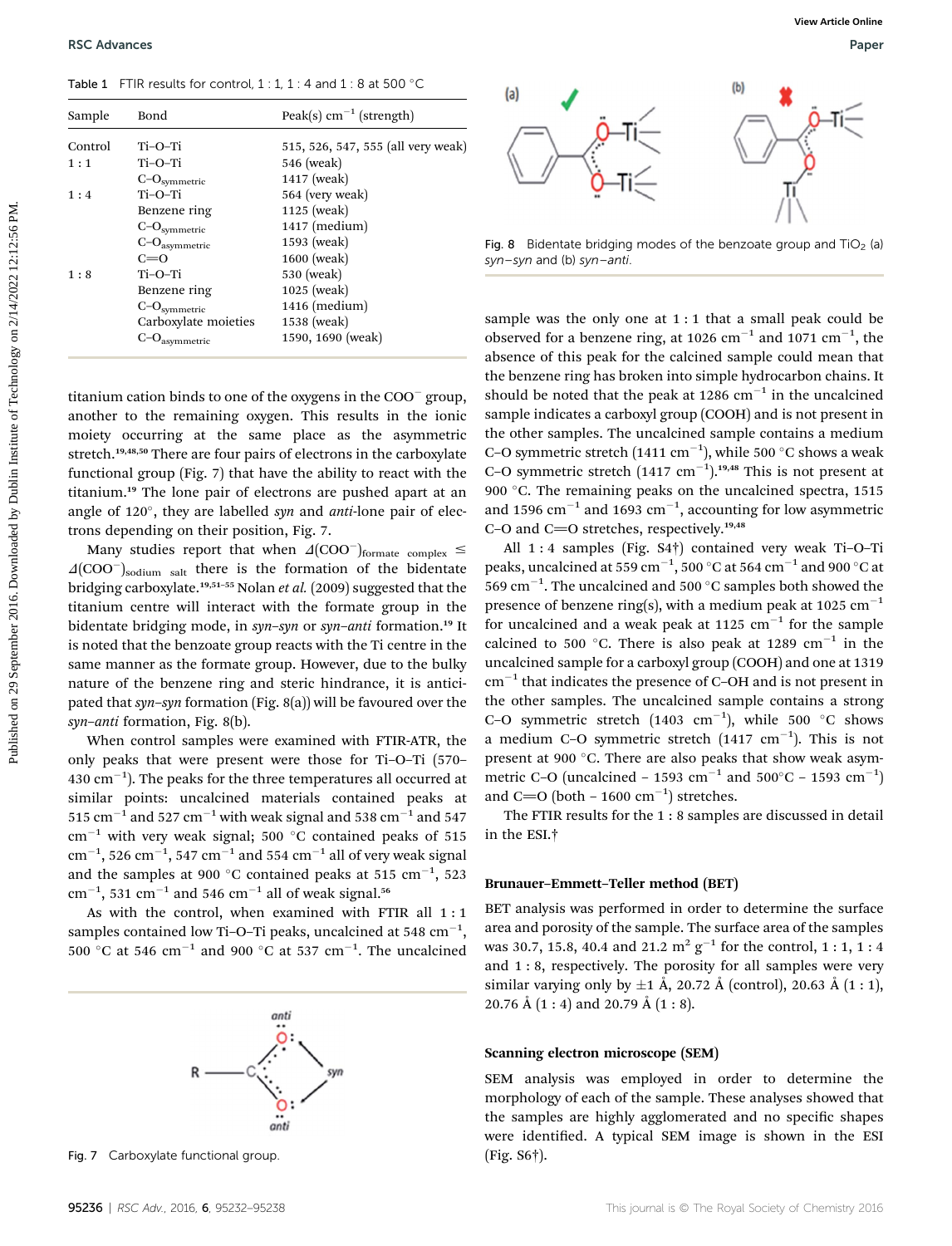From XRD and Raman spectroscopy analysis it was shown that modifying  $TiO<sub>2</sub>$  with benzoic acid increased the anatase to rutile transition temperature. Nolan et al. (2009) found that increasing the amount of water causes the resulting sol to become less acidic during the hydrolysis of TTIP.19,57–<sup>59</sup> This minimised the chelation effect, which weakened gel network and consequently lowers the transition temperature.19,57–<sup>60</sup> It has also been noted Kung et al. (1996) that the size and number of branches within the gel network directly effects the porosity of the gel.<sup>60</sup> This then has an impact on resulting material's surface area, porosity and thermal stability during calcination.<sup>60</sup> The current study kept the volume of water constant and the addition of increasing amounts benzoic acid caused the sol to become increasingly acidic. It can be concluded that the increase in acidity causes the chelation effect to increase, thus strengthening the gel network and causing the anatase to rutile transition to occur at elevated temperatures.<sup>19</sup> FTIR showed the presence of the characteristic bonds for benzoic acid  $(C-O, C=$ O, COOH, benzene) to various degree depending on the concentration of doped benzoic acid  $(1:1, 1:4, \text{ or } 1:8)$  and the calcination temperature (uncalcined, 500 to 1000 $\degree$ C). FTIR analysis, along with XPS, revealed that the carbon was on the  $TiO<sub>2</sub>$  surface. This is indicated by the fact only the peaks for Ti-O–Ti are present on the FTIR spectra. The 1 : 4 sample proved to be the optimum sample for all analysis. **Puer**<br> **Puer (SEA)** (SEA) (SEA) (SEA) (SEA) (SEA) (SEA) (SEA) (SEA) (SEA) (SEA) (SEA) (SEA) (SEA) (SEA) (SEA) (SEA) (SEA) (SEA) (SEA) (SEA) (SEA) (SEA) (SEA) (SEA) (SEA) (SEA) (SEA) (SEA) (SEA) (SEA) (SEA) (SEA) (SEA) (SE

## **Conclusions**

The current investigation examined the effect that chemically modifying  $TiO<sub>2</sub>$  with benzoic acid (at various concentrations) had on the anatase to rutile transition temperature, using XRD and Raman spectroscopy. Whether the carbon was included in the titania structure or if the carbon sat on the surface of the titania was examined with FTIR and XPS. There were large amounts of anatase present at 700  $^{\circ}$ C in the 1 : 1, 1 : 4 and 1 : 8 doped samples (50, 76, 71% anatase). There was also anatase present in 1 : 4 and 1 : 8 at 800  $^{\circ}$ C, 11% and 7% respectively. These results were confirmed when the samples were analysed with Raman spectroscopy. This is an increase on the anatase to rutile transition temperature; rutile is normally formed fully at 700  $^{\circ}$  C. With the use of XPS and FTIR it was determined that the carbon was present on the surface on the titania.

## Acknowledgements

Ciara Byrne wishes to acknowledge the Institute of Technology Sligo President's Bursary for providing financial support.

## References

- 1 S. G. Kumar and K. S. R. K. Rao, Nanoscale, 2014, 6, 11574– 11632.
- 2 K. Thamaphat, P. Limsuwan and B. Ngotawornchai, Kasetsart J.: Nat. Sci., 2008, 42, 357–361.
- 3 M. B. Fisher, D. A. Keane, P. Fernandez-Ibanez, J. Colreavy, S. J. Hinder, K. G. McGuigan and S. C. Pillai, Appl. Catal., B, 2013, 130, 8–13.
- 4 S. Banerjee, S. C. Pillai, P. Falaras, K. E. O'Shea, J. A. Byrne and D. D. Dionysiou, J. Phys. Chem. Lett., 2014, 5, 2543–2554.
- 5 O. Carp, C. L. Huisman and A. Reller, Prog. Solid State Chem., 2004, 32, 33–177.
- 6 C. Zhao, M. Pelaez, D. D. Dionysiou, S. C. Pillai, J. A. Byrne and K. E. O'Shea, Catal. Today, 2014, 224, 70–76.
- 7 V. Etacheri, C. Di Valentin, J. Schneider, D. Bahnemann and S. C. Pillai, J. Photochem. Photobiol., C, 2015, 25, 1–29.
- 8 D. A. Hanaor and C. C. Sorrell, J. Mater. Sci., 2011, 46, 855– 874.
- 9 A. Okasha, F. Gomaa, H. Elhaes, M. Morsy, S. El-Khodary, A. Fakhry and M. Ibrahim, Spectrochim. Acta, Part A, 2015, 136, 504–509.
- 10 S. C. Pillai, P. Periyat, R. George, D. E. McCormack, M. K. Seery, H. Hayden, J. Colreavy, D. Corr and S. J. Hinder, J. Phys. Chem. C, 2007, 111, 1605–1611.
- 11 N. T. Nolan, M. K. Seery, S. J. Hinder, L. F. Healy and S. C. Pillai, J. Phys. Chem. C, 2010, 114, 13026–13034.
- 12 V. Etacheri, M. K. Seery, S. J. Hinder and S. C. Pillai, Chem. Mater., 2010, 22, 3843–3853.
- 13 M. K. Seery, R. George, P. Floris and S. C. Pillai, J. Photochem. Photobiol., A, 2007, 189, 258–263.
- 14 N. S. Leyland, J. Podporska-Carroll, J. Browne, S. J. Hinder, B. Quilty and S. C. Pillai, Sci. Rep., 2016, 6, 24770.
- 15 Y. Hu, H. L. Tsai and C. L. Huang, J. Eur. Ceram. Soc., 2003, 23, 691–696.
- 16 R. F. de Farias, C. C. Silva and T. A. Restivo, J. Serb. Chem. Soc., 2005, 70, 675–679.
- 17 P. Periyat, S. C. Pillai, D. E. McCormack, J. Colreavy and S. J. Hinder, J. Phys. Chem. C, 2008, 112, 7644–7652.
- 18 E. F. Heald and C. W. Weiss, Am. Mineral., 1972, 57, 10–23.
- 19 N. T. Nolan, M. K. Seery and S. C. Pillai, J. Phys. Chem. C, 2009, 113, 16151–16157.
- 20 C. Byun, J. W. Jang, I. T. Kim, K. S. Hong and B. W. Lee, Mater. Res. Bull., 1997, 32, 431–440.
- 21 A. Markowska-Szczupak, K. Ulfig and A. Morawski, Catal. Today, 2011, 169, 249–257.
- 22 M. Pelaez, N. T. Nolan, S. C. Pillai, M. K. Seery, P. Falaras, A. G. Kontos, P. S. Dunlop, J. W. Hamilton, J. A. Byrne and K. O'Shea, Appl. Catal., B, 2012, 125, 331–349.
- 23 V. Etacheri, M. K. Seery, S. J. Hinder and S. C. Pillai, Adv. Funct. Mater., 2011, 21, 3744–3752.
- 24 R. Fagan, D. E. McCormack, D. D. Dionysiou and S. C. Pillai, Mater. Sci. Semicond. Process., 2015, 42, 2–14.
- 25 M. Gopal, W. M. Chan and L. De Jonghe, J. Mater. Sci., 1997, 32, 6001–6008.
- 26 C. Suresh, V. Biju, P. Mukundan and K. Warrier, Polyhedron, 1998, 17, 3131–3135.
- 27 C. Rao, A. Turner and J. Honig, J. Phys. Chem. Solids, 1959, 11, 173–175.
- 28 D. J. Reidy, J. D. Holmes, C. Nagle and M. A. Morris, J. Mater. Chem., 2005, 15, 3494–3500.
- 29 K. V. Baiju, C. P. Sibu, K. Rajesh, P. K. Pillai, P. Mukundan, K. G. K. Warrier and W. Wunderlich, Mater. Chem. Phys., 2005, 90, 123–127.
- 30 R. Fagan, D. W. Synnott, D. E. McCormack and S. C. Pillai, Appl. Surf. Sci., 2016, 371, 447–452.